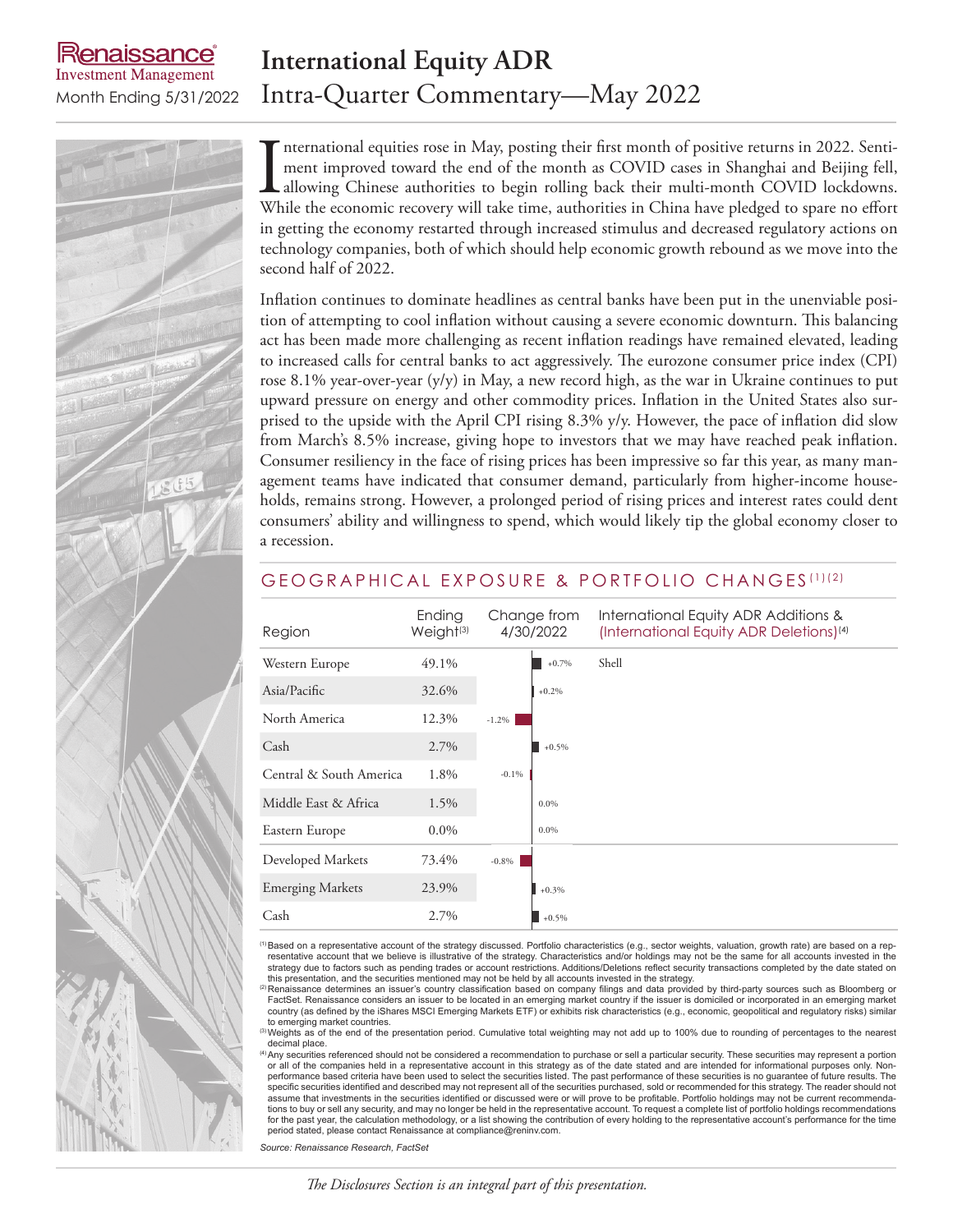# **International Equity ADR**

**Investment Management** 

enaissance

# BKRKY PT Bank Rakyat Indonesia 1.86% 1.86% -0.14%

# Month Ending 5/31/2022 Intra-Quarter Commentary—May 2022

### CONTRIBUTORS TO RETURN (1)(2)

| Ticker                                            | Company Name         | Average Weight <sup>(3)</sup> | Contribution to Return |  |  |  |
|---------------------------------------------------|----------------------|-------------------------------|------------------------|--|--|--|
| TOP FIVE CONTRIBUTORS-INTERNATIONAL EQUITY ADR    |                      |                               |                        |  |  |  |
| <b>VIPS</b>                                       | Vipshop              | 1.77%                         | 0.38%                  |  |  |  |
| <b>GELYY</b>                                      | Geely                | 1.53%                         | 0.32%                  |  |  |  |
| <b>ITUB</b>                                       | Itaú Unibanco        | 1.98%                         | 0.30%                  |  |  |  |
| <b>XNGSY</b>                                      | <b>ENN</b> Energy    | 1.82%                         | 0.27%                  |  |  |  |
| <b>VET</b>                                        | Vermilion            | 2.33%                         | 0.26%                  |  |  |  |
| BOTTOM FIVE CONTRIBUTORS—INTERNATIONAL EQUITY ADR |                      |                               |                        |  |  |  |
| <b>FN</b>                                         | Fabrinet             | 1.55%                         | $-0.20\%$              |  |  |  |
| <b>RHHBY</b>                                      | Roche                | 1.72%                         | $-0.16%$               |  |  |  |
| JAZZ                                              | Jazz Pharmaceuticals | 2.21%                         | $-0.16%$               |  |  |  |

CGEMY Capgemini 2.22% -0.13%

<sup>(1)</sup>Based on a representative account of the strategy discussed. Portfolio characteristics (e.g., sector weights, valuation, growth rate) are based on a repre-<br>sentative account that we believe is illustrative of the stra

due to factors such as pending trades or account restrictions.<br><sup>(2)</sup>The securities listed should not be considered a recommendation to purchase or sell a particular security. These securities represent the top five and<br>bot resent all of the securities purchased, sold or recommended for this strategy. The reader should not assume that investments in the securities identified<br>or discussed were or will prove to be profitable. Portfolio holdings held in the representative account. To request a complete list of portfolio holdings recommendations for the past year, the calculation methodology, or a list showing the contribution of every holding to the representative account's performance for the time period stated, please contact Renaissance at compliance@reninv.com.

(3)Average weights over the presentation period.

*Source: Renaissance Research, FactSet*

Our portfolio returns were positive on an absolute basis, and we outperformed our benchmark in May. Stock selection was positive in China and Switzerland, while selection was negative in France and Mexico. Nearly all sectors in the portfolio experienced positive returns, led by the Energy and Consumer Discretionary sectors. The Health Care and Communication Services sectors were our only negative contributors for the month.

Our best performing stock during the month was off-price e-commerce operator **Vipshop** (China). Although sales in the first quarter were negatively impacted by COVID lockdowns, management excelled at controlling costs, which is expected to continue as the company acquires future clothing inventories at a discount. Another strong performer was auto manufacturer **Geely** (China) as management indicated that May production was rebounding on the back of easing lockdowns and an improvement in semiconductor supplies, which negatively impacted production in 2021 and early 2022. The worst performing stock in the portfolio during May was **Fabrinet** (Cayman Islands), a manufacturer of optical communications equipment. Although the CEO reported that demand for its products remains robust, component shortages continue to hurt results, leading the company to report a top and bottom-line miss in its fiscal third quarter. Global pharmaceutical company **Roche** (Switzerland) was another weak performer during the month after reporting that its lung cancer drug tiragolumab failed to meet its primary endpoints in a Phase III trial.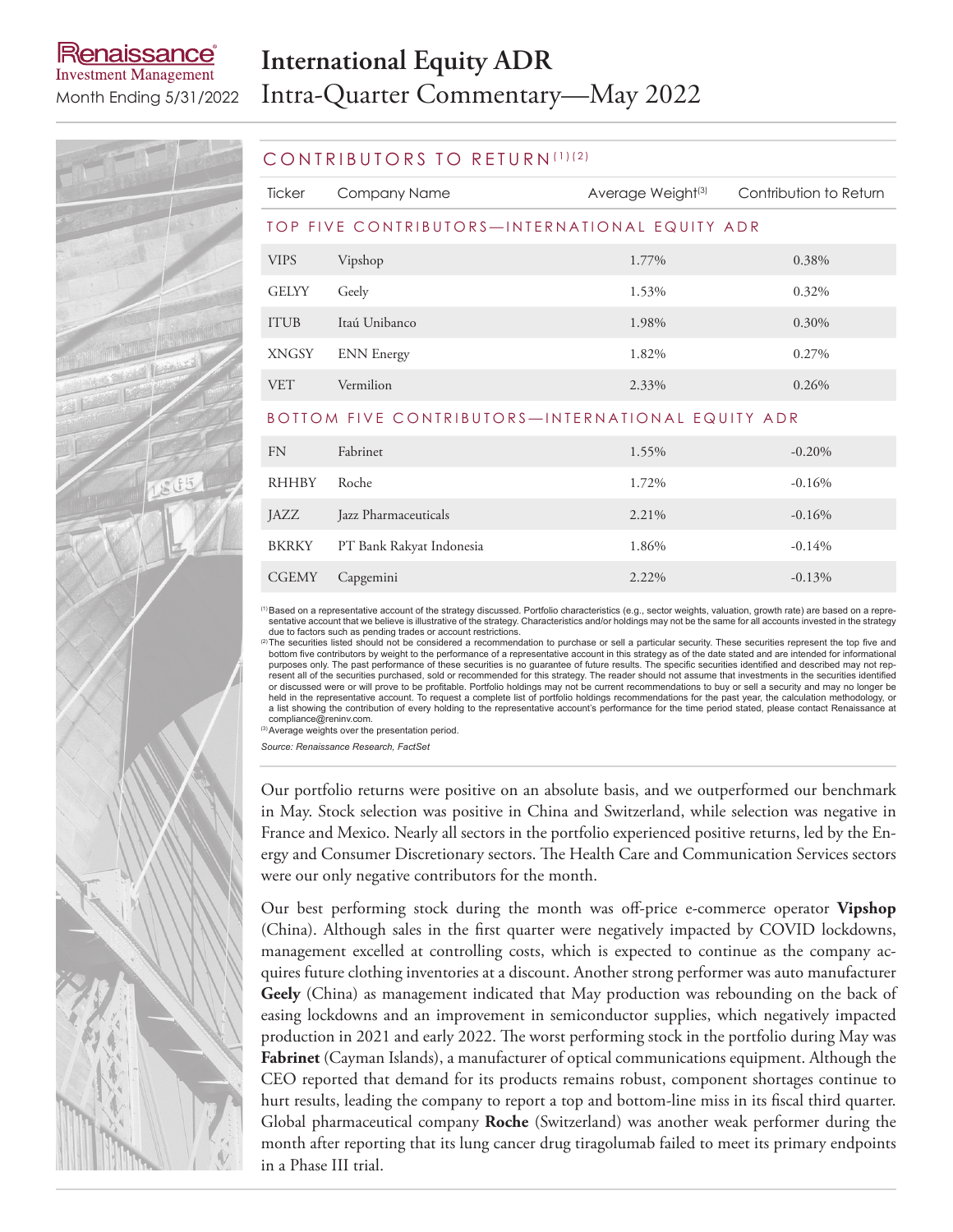# enaissance **Investment Management**

# **International Equity ADR** Month Ending 5/31/2022 Intra-Quarter Commentary—May 2022



International equities (as measured by the iShares MSCI ACWI ex US ETF) have declined 16% since peaking nearly a year ago in June 2021. Negative returns from international stock markets are in sharp contrast to reported growth in earnings-per-share, which rose 46% y/y in 2021 and are estimated to grow another  $7\%$  y/y in 2022. The divergence between earnings growth and stock prices has led to a meaningful de-rating in valuations, with international equities now trading at 12.1x next-twelve-months P/E, a sharp fall from 15.8x one year ago and a discount to the ten-year average of 13.7x. International valuations also look attractive relative to their U.S. peers, with their discount hovering near the largest level of the past ten years following four consecutive years of outperformance by U.S. equities. Given the cheap valuations, much negativity is already priced into international equities, which has helped them outperform their U.S. peers year-todate even in the face of a war in Europe and Chinese lockdowns. The renewed focus on valuations should not only be supportive of international equity returns, but also of our strategy, which focuses on growth companies trading at reasonable valuations.

## D IS CLOSURES

The opinions stated in this presentation are those of Renaissance as of May 31, 2022 and are subject to change at any time due to changes in market or economic conditions.

### GICS<sup>®</sup> SECTOR INFORMATION

Sector Listing according to MSCI and S&P Dow Jones data: MSCI and S&P Dow Jones do not make any express or implied warranties or representations and shall have no liability whatsoever with respect to any GICS data contained herein.

### **PERFORMANCE**

If Renaissance or benchmark performance is shown, it represents historically achieved results, and is no guarantee of future performance. All performance is shown in U.S. dollars unless otherwise stated. Future investments may be made under materially different economic conditions, in different securities and using different investment strategies and these differences may have a significant effect on the results portrayed. Each of these material market or economic conditions may or may not be repeated. Therefore, there may be sharp differences between the benchmark or Renaissance performance shown and the actual performance results achieved by any particular client. Benchmark results are shown for comparison purposes only. The benchmark presented represents unmanaged portfolios whose characteristics differ from the composite portfolios; however, they tend to represent the investment environment existing during the time periods shown. The benchmark cannot be invested in directly. The returns of the benchmark do not include any transaction costs, management fees or other costs. The holdings of the client portfolios in our composites may differ significantly from the securities that comprise the benchmark shown. The benchmark has been selected to represent what Renaissance believes is an appropriate benchmark with which to compare the composite performance.

The value of an investment may fall as well as rise. Please note that different types of investments involve varying degrees of risk and there can be no assurance that any specific investment will either be suitable or profitable for a client or prospective client's investment portfolio. Investor principal is not guaranteed and investors may not receive the full amount of their investment at the time of sale if asset values have fallen. No assurance can be given that an investor will not lose invested capital. Consultants supplied with these performance results are advised to use this data in accordance with SEC guidelines. The actual performance achieved by a client portfolio may be affected by a variety of factors, including the initial balance of the account, the timing and amount of any additions to or withdrawals from the portfolio, changes made to the account to reflect the specific investment needs or preferences of the client, durations and timing of participation as a RIM client, and a client portfolio's risk tolerance, investment objectives, and investment time horizon. All investments carry a certain degree of risk, including the loss of principal and are not guaranteed by the U.S. government.

### REFERENCED ETFS

**iShares MSCI ACWI ex US ETF**—The iShares MSCI ACWI ex U.S. ETF seeks to track the investment results of an index composed of large- and mid-capitalization non-U.S. equities. iShares ETF names are registered trademarks of Blackrock, Inc.

**iShares MSCI Emerging Markets ETF—**The iShares MSCI Emerging Markets ETF seeks to track the investment results of an index composed of large- and mid-capitalization emerging market equities.